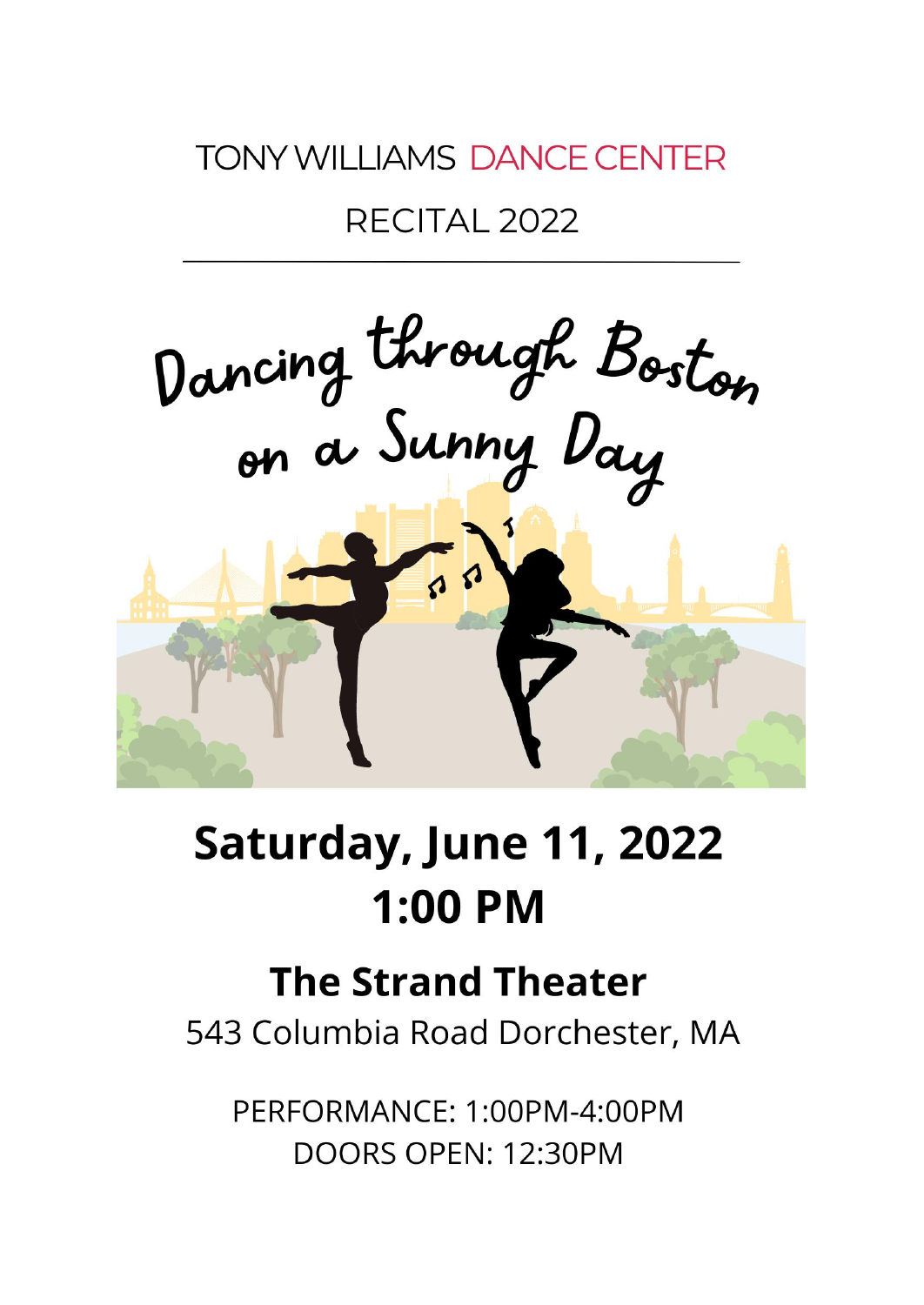## **1. TUES: Creative Dance**

Instructor: Beth Mochizuki, TA: Amelia Brown *"Sunny Day"*

*Music: "The Sesame Street Theme"*

Freya Allard-Walsh, Naomi Backer, Greta Degraff, Ruby Degraff, Roma LaBianca Middleton, Yilan Marshall, Lucy Mulligan, Almaia Watkins

**2. SAT: Ballet/Jazz/Tap 9 am** (Ballet) Instructor: Nora Genest, TA: Maxine Cavallaro *"Sunshine in the Park" Music: "Somewhere Over the Rainbow" by Pat Richardson*

Scarlett Baum, Mila Biroscak, Dahlia Cooper, Lua Cornell, Mae McCullough, Constance Morell, Rihanna Reyes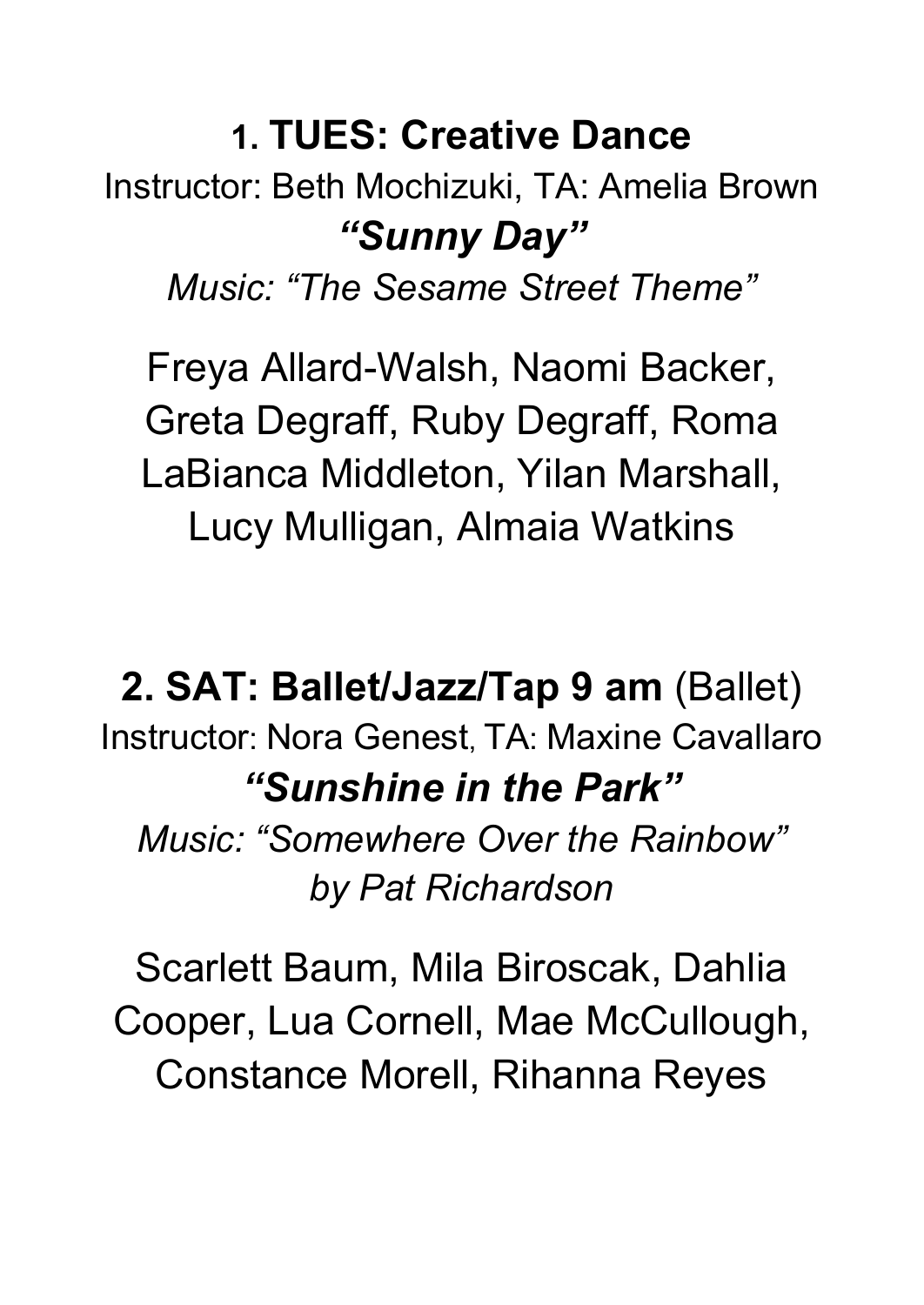# **3. MON: Creative Dance** Instructor: Alexis Panos, TA: Zoe Dakin *"I Won't Give Up" Music: "Try Everything" by Shakira*

Camila Arias, Vanessa Arias, Arianna Echeverry, Mila Johnson-Brito, Charlotte McCooe, Lucy Rizkallah, Lila Rosen, Valerie Schoppel, Tashi So-Armah

### **4. SAT: Hip Hop Jr**.

Instructor: Anita Handy TA: Zoe Washington *"Movin' to Our Own Rhythm" Music: "Own Drum" by Ynarily Simo*

Kayla Conyers, Iker Fernandes, Pike Goines, Arianna Guzman, Molly Muncey, Audrey Patel, Amy Rosales, Cressida Swanson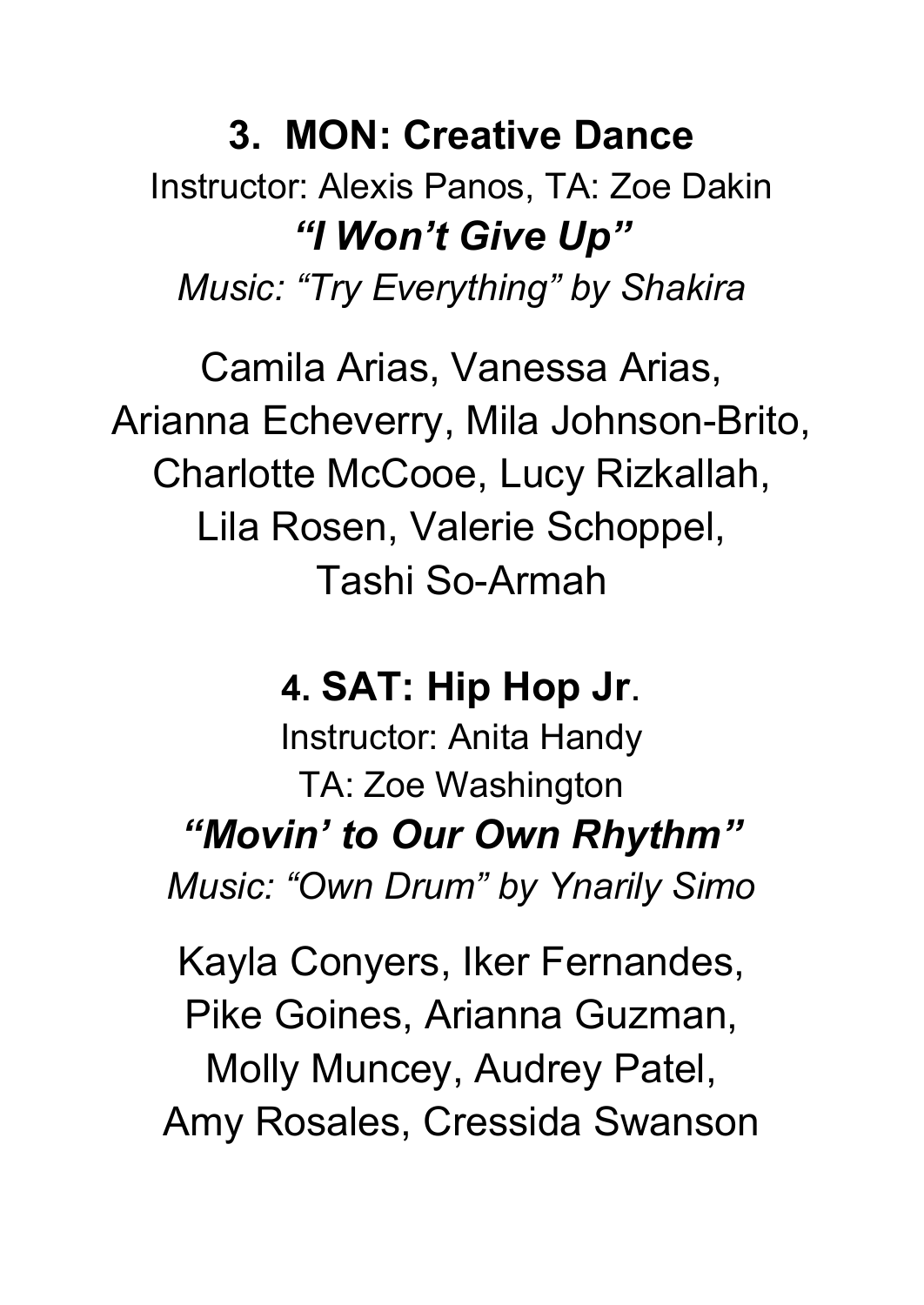# **5. SAT: Ballet/Jazz/Tap 9 am** (Tap) Instructor: Nora Genest, TA: Maxine Cavallaro *"Ultraluminary"*

*Music: "Ultraluminary" by Phillipa Soo*

Scarlett Baum, Mila Biroscak, Dahlia Cooper, Lua Cornell, Mae McCullough, Constance Morell, Rihanna Reyes

## **6. MON: Ballet/Jazz/Tap**

Instructor: Laura Henry, TA: Maggie Drubin *"Best Day Ever"*

*Music: "Best Day Ever" by Poppy*

Ailynn Echeverry, Zuri Hafer, Ivy Juralewicz, Rose Kinzer, Arianna Mitchell, Isabella Mitchell, Helena Rosen, Ana Siedner, Miinshe So-Armah, Matilda Xia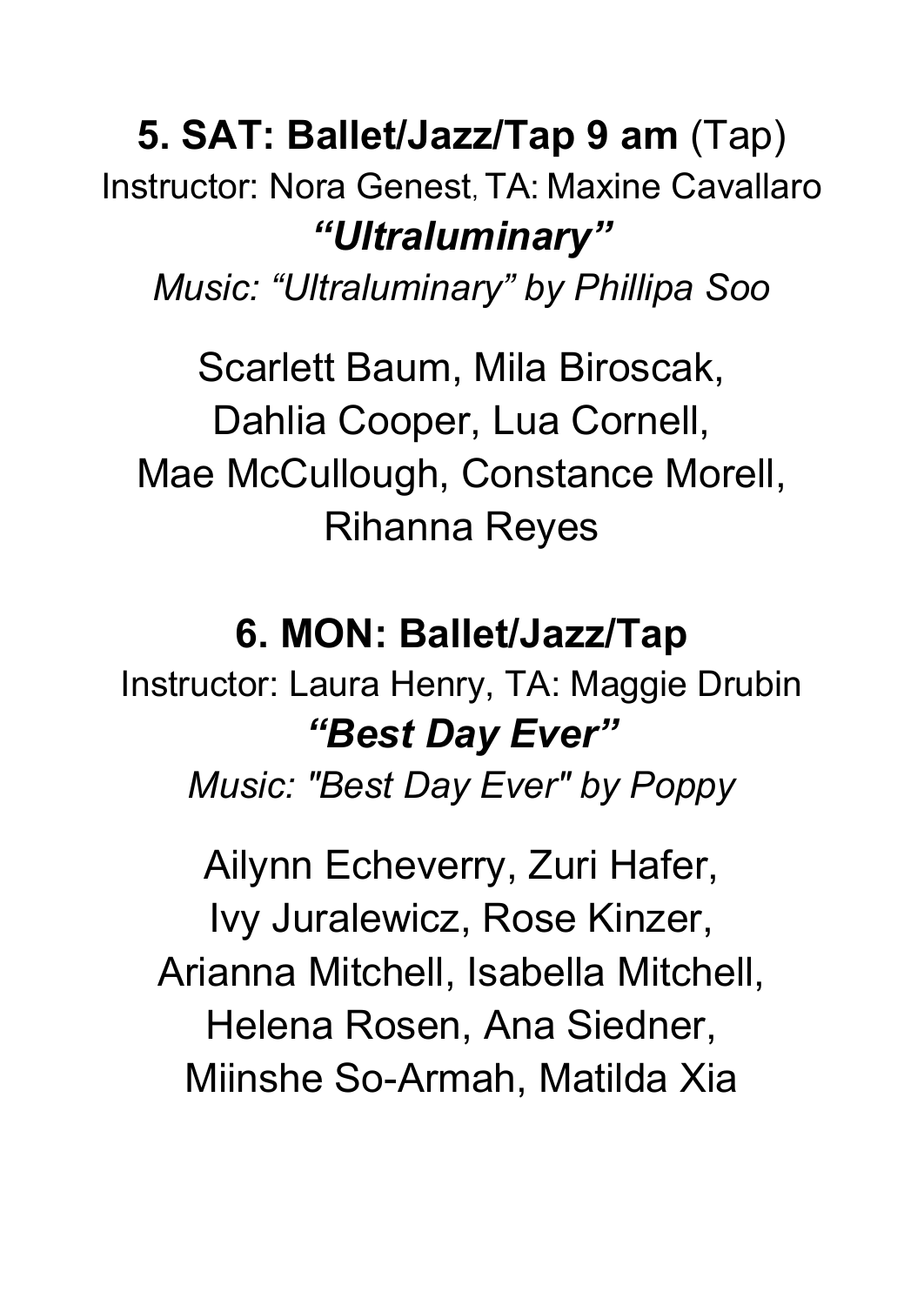**7. SAT: Creative Dance** Instructor: Jean Robens Georges TA: Amelia Brown

*"Midsummer Day Dream"*

*Music: "Brillen, Brillen" & "Bonnie Bones"*

Rowan Ameli, Zoe Bassil, Beatrix Berte, Anya Branagan, Khaalis Castillo, Birdie Day, Sophia DeAngelo, Alexandria Finegold, Maite Lopera Wyman, Zoe Mosher

## **8. WED: Ballet/Jazz/Tap** (Ballet)

Instructor: Tyh Cespedes, TA: Jasmine Turner *"Butterflies"*

> *Music: "Ballet Bouquet" by Kimbo Children's Music*

Flora Eaton-Cabral, Anneliese Hill, Emmett Kane, Vivian Kane, Lia Marie Encarnacion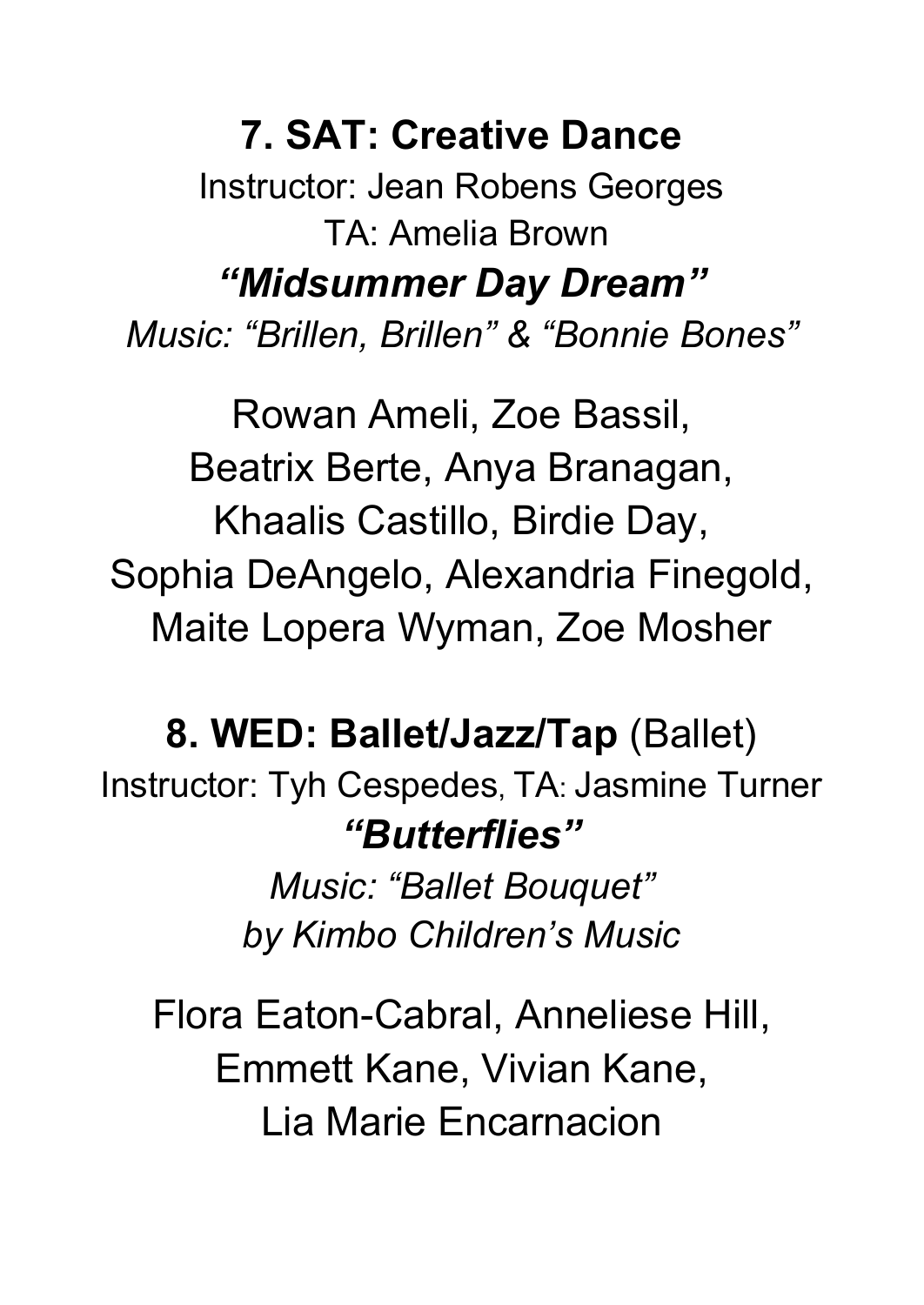## **9. MON: Beginning Ballet 1**

Instructor: Alexis Panos *"Etudes"*

*Music: Jazz Suite No. 2: VI. Waltz 2 by Dmitri Shostakovich*

Isabel Branchaud, Macy Branchaud, Sophia Callum, Greta Chang, Annie Jenkins, Tulisa Mwosa, Adeline Youman

**10. SAT: Ballet/Jazz/Tap 10 am** (Ballet) Instructor: Nora Genest, TA: Luna Aguirre *"Night at the Theatre" Music: "Rewrite the Stars"*

*by Benj Pasek and Justin Paul*

Maeve Bisceglia-Kane, Mona Califano, Eleanor Degraff, Ester Delrosario, Arianna Guzman, Olivia McMullin, Milany Pouncy, Isabella Rodrigues, Amy Rosales, Rose Trenouth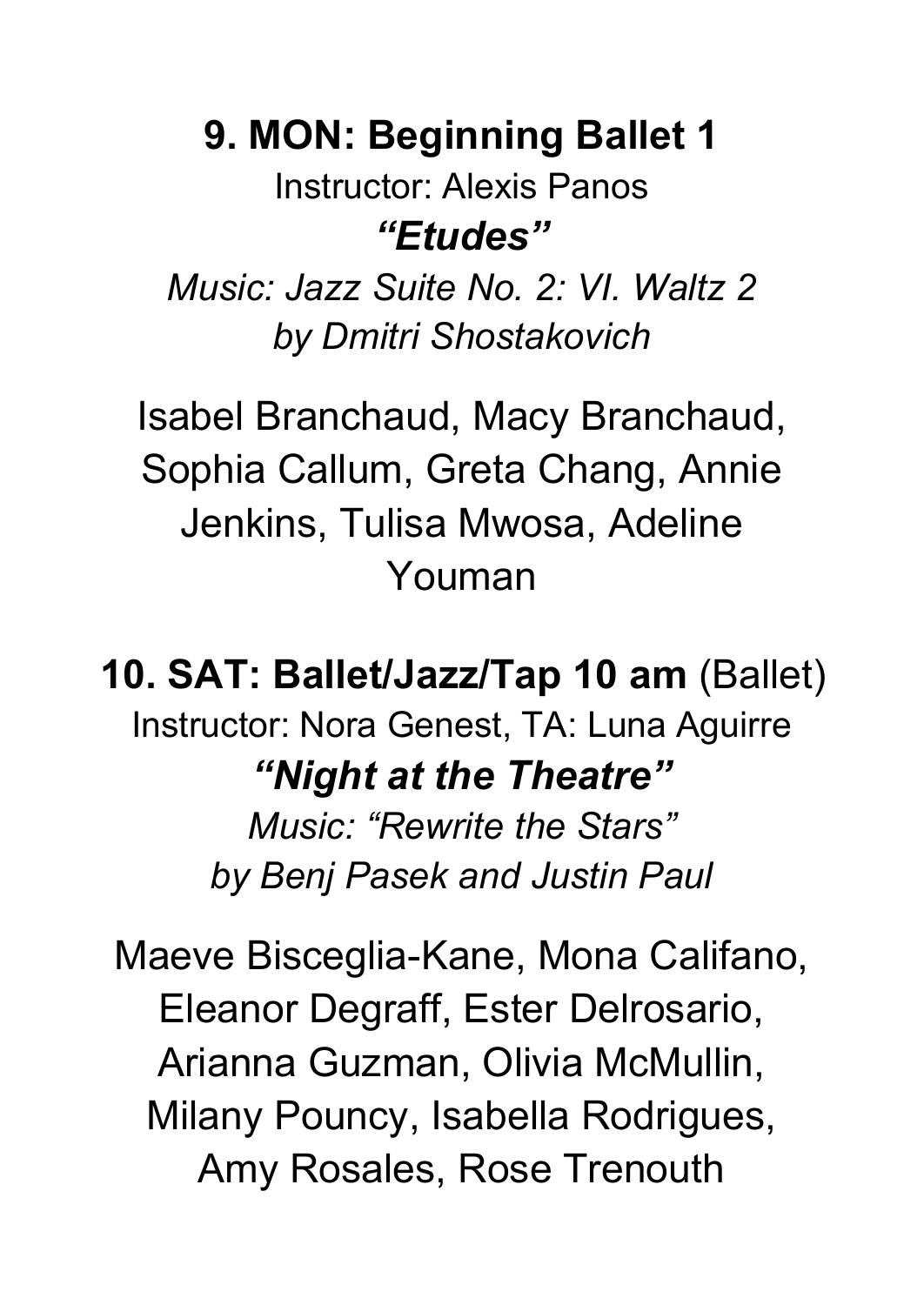# **11. WED: Ballet/Jazz/Tap** (Tap)

Instructor: Tyh Cespedes TA: Jasmine Turner *"Tappers"*

*Music: "Tapping Away" by Søren Bebe*

Flora Eaton-Cabral, Lia Marie Encarnacion, Anneliese Hill, Emmett Kane, Vivian Kane

**12. SAT: Hip Hop & Gymnastics** Instructor: Anita Handy TA: Benedicte Pierre Louis *"1-2 Step"*

*Music: "1, 2 Step" by Ciara*

Aurora Brocke, Golnesa Colon, Elizabeth Glover, Loreley Gonzalez, Maddy Keogh, Hazel London-Rand, Sofia Merullo, Sadie Muncey, Jeselie Otero, Sadie Rielly, Moira Lee Seibert, Sophie Whitley, David Williams, Charlotte Woolley, Lucia Woolley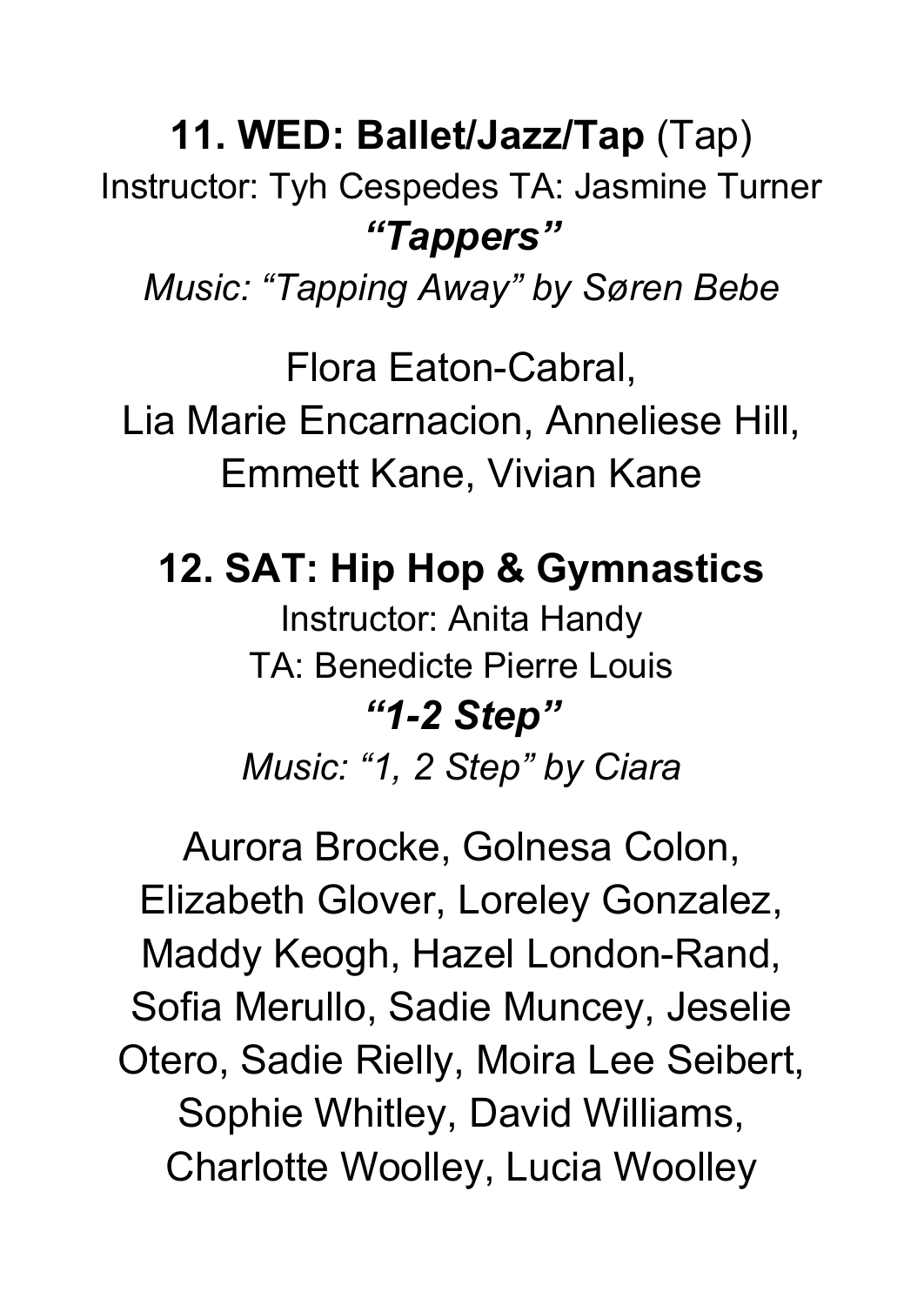## **13. SAT: Ballet/Jazz/Tap 10 am** (Tap) Instructor: Nora Genest, TA: Luna Aguirre *"Shake Señora"*

*Music: "Jump in the Line" by Harry Belafonte*

Maeve Bisceglia-Kane, Mona Califano, Eleanor Degraff, Ester Delrosario, Arianna Guzman, Olivia McMullin, Milany Pouncy, Isabella Rodrigues, Amy Rosales, Rose Trenouth

**14. THURS: Ballet Variations**

## Instructor: Erika Lambe *"Summer-Faery Lights at Franklin Park"*

*Music: "Tatiana's Lullaby" by Felix Mendelssohn*

After traditional choreography by Bruce Wells, with contributions by Erika and the students

Amelia Brown, Maxine Cavallaro, Greta Gorman, Zoe O'Grady, Jasmine Turner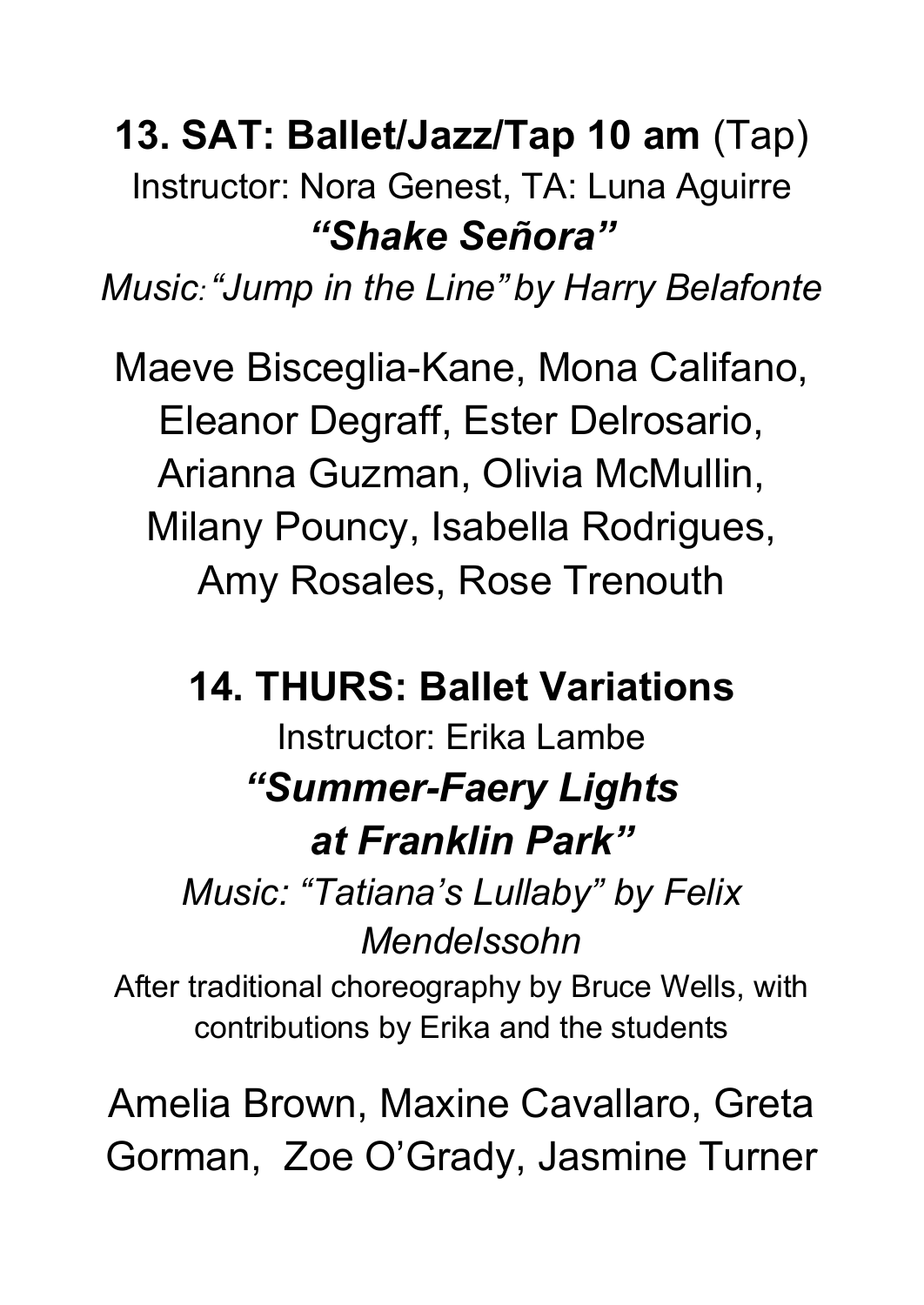## **15. TUES: Jazz and Tap Combo**

Instructor: Laura Henry *"Boogie Shoes"*

*Music: "Boogie Shoes" by KC and the Sunshine Band*

Finn Bellarose, Jane Comella, Dahlia Gal-Or, Sabina Siedner, Caspian Teruzzi, Adeline Youman

## **16. SAT: Beginning Ballet 3** Instructor: Amane Takaishi *"Launch With Joy"*

*Music: La Source,* Naïla Suite *Act II No. 24, Marche dansee et Final by Leo [Delibes](https://en.wikipedia.org/wiki/L%C3%A9o_Delibes)*

Boe Yee Chan, William Duckworth, Kai Neal, Nicole Sillice, Tarajah Thomas, Jasmine Turner, Zoe Washington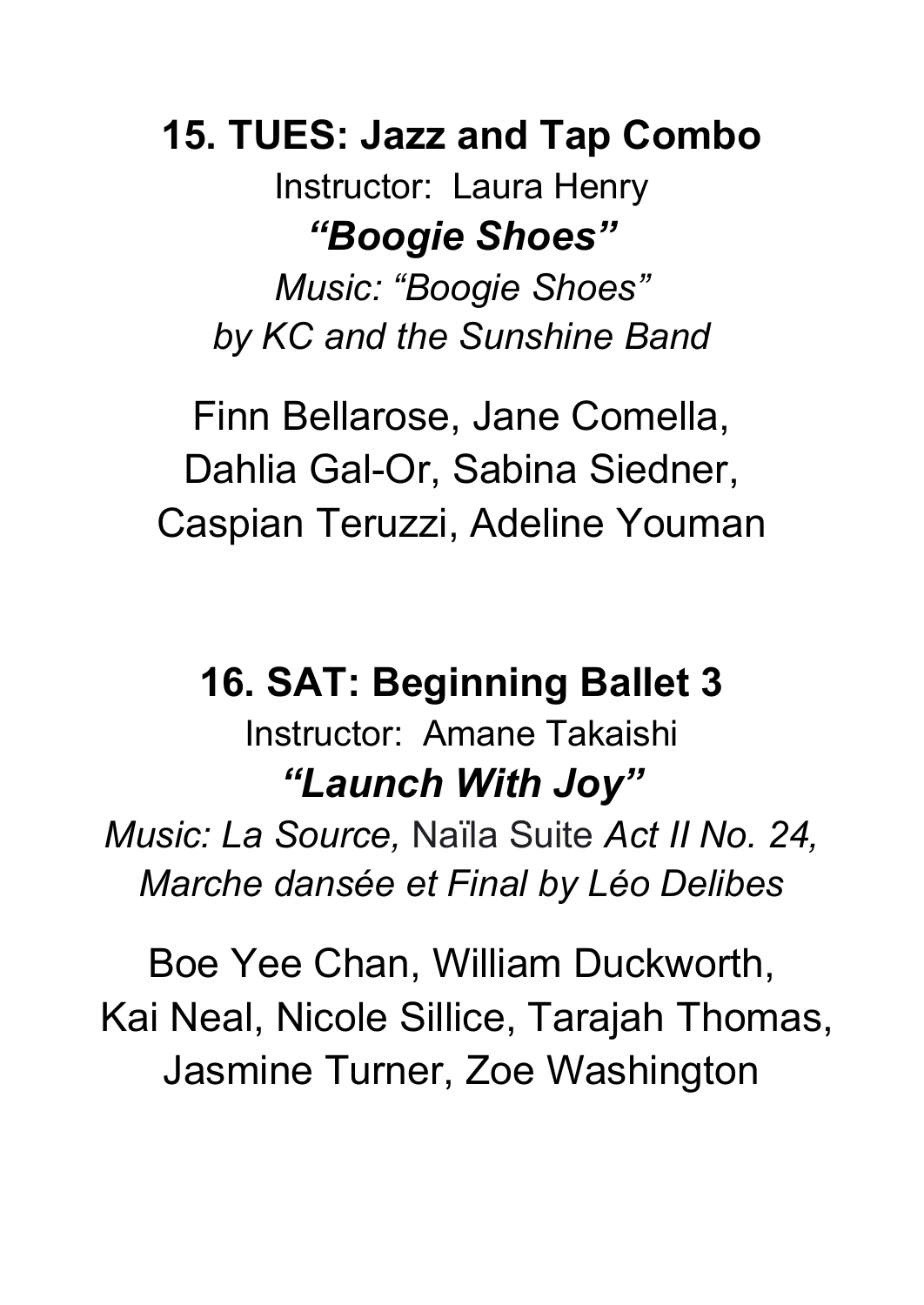# **17. SAT: Beginning Ballet & SAT: Beginning Ballet Semi-Private** Instructor: Jean Robens Georges

#### *"Fly"*

*Music: from "The Intouchables"*

Aurora Brocke, Vivienne Garnache, Matilda Heinbeck, Audrina Hernandez, Beatrix Maguire, Rosie McMullin, Moira Lee Seibert, Audrey Stott, Annabelle Trenouth, Jordan Wedgeworth, Naimah Doczi, Tas Doczi, Fionn Murphy

### **18. TUES: Tap 2**

Instructor: Laura Henry *"An Afternoon at Fenway"*

*Music: "Sweet Caroline" by Neil Diamond*

Amelia Brown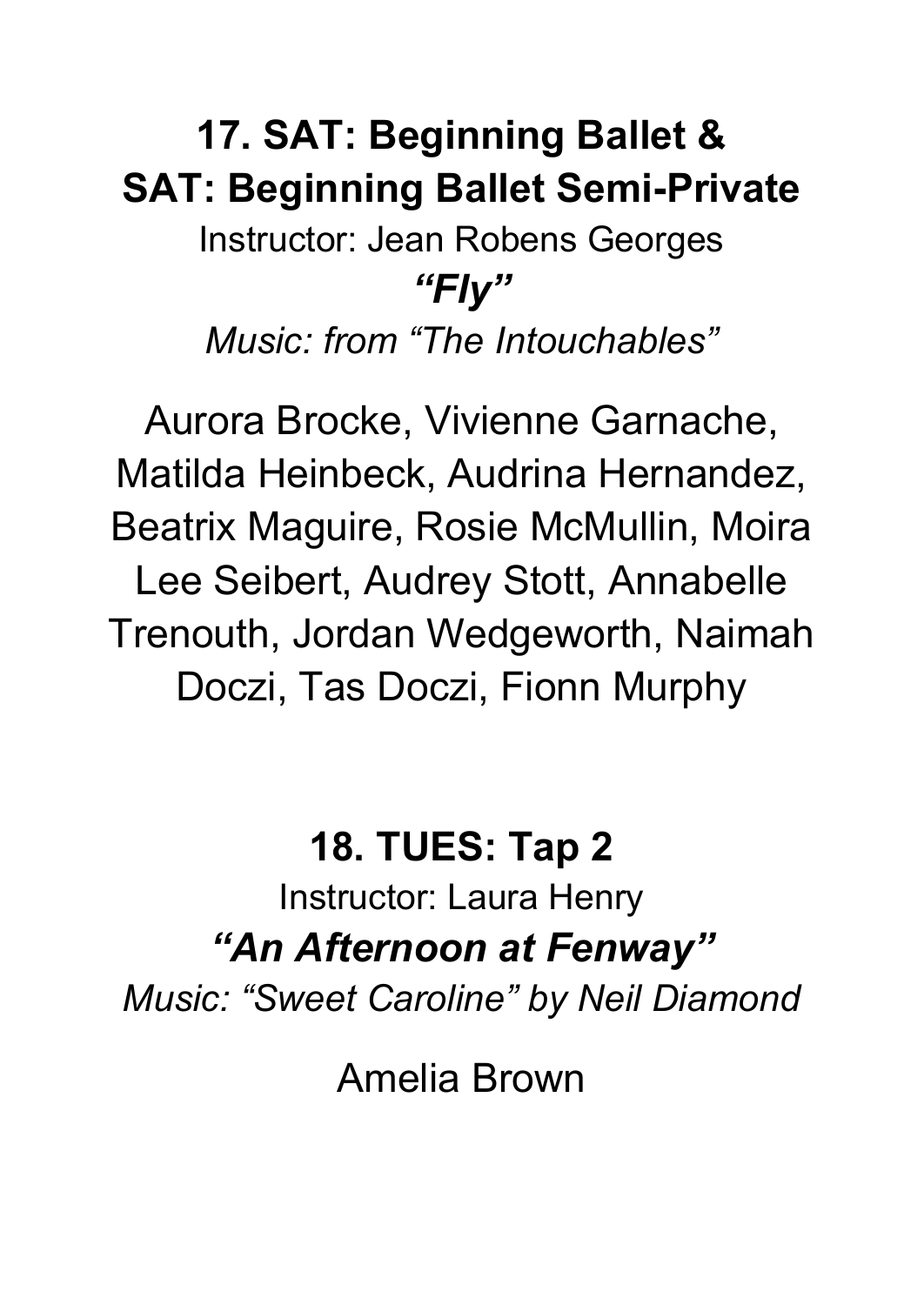**19. TUES: Beginning Ballet 3** Instructor: Erika Lambe *"Statues Come to Life at the MFA" Music: "Concert Fantasy" by Pyotr Tchaikovsky*

Luna Aguirre, Anchalee Banyen, Briana Lugo, Kai Neal, Francesca Quiñones, Joshua Rand, Matthew Wilkins

**20. THURS: Beginning Ballet 2** Instructor: Amanda Walker *"Sunshowers"*

*Music: "The Rain, the Park and Other Things" by The Cowsills*

Boe Yee Chan, Alice Child, Ava Holley, Lucy McMullin, Dahlia Rosen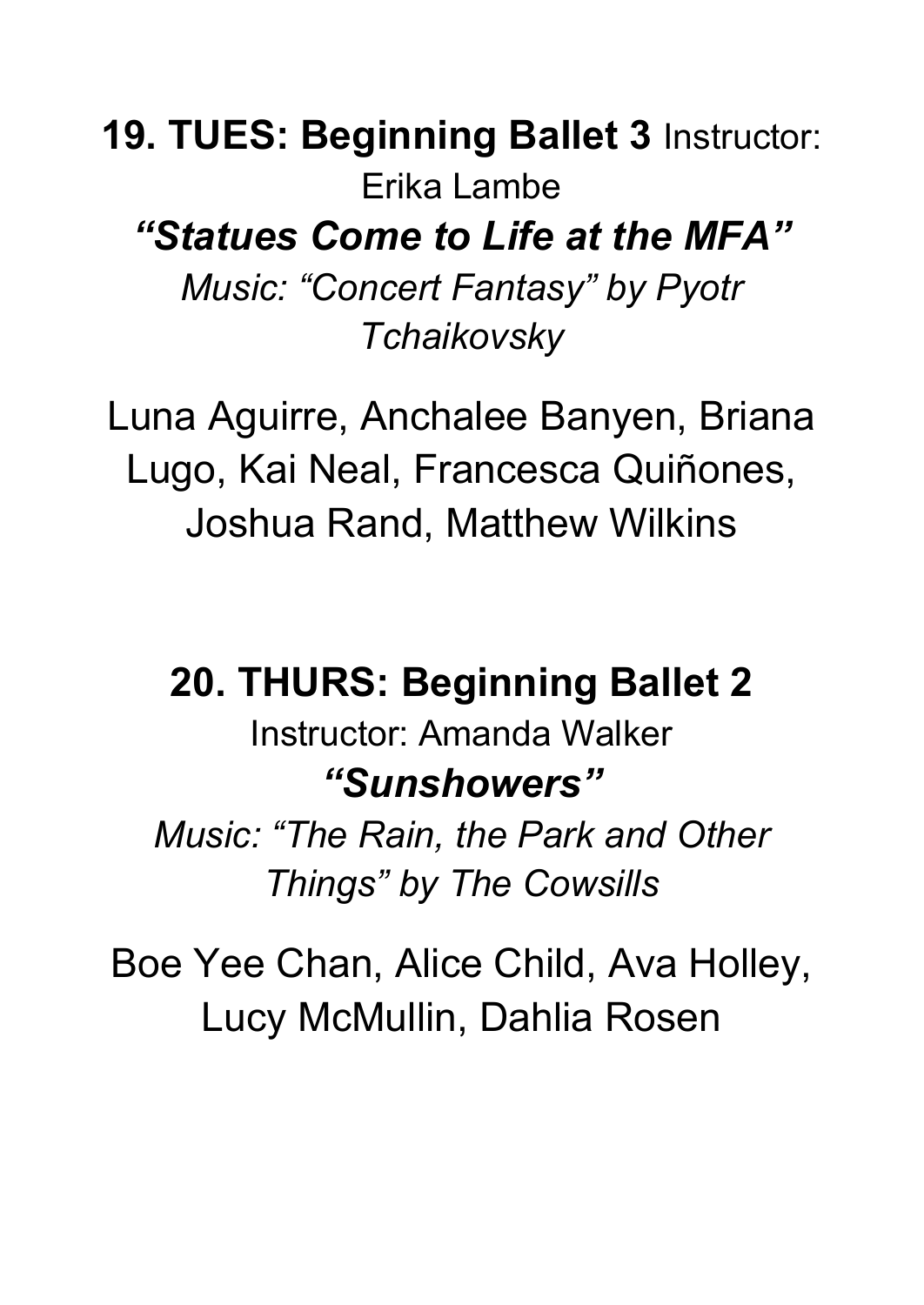## **21. TUES: Tap 1**

Instructor: Laura Henry *"Bumping into a Friend"*

*Music: "It's Your Thing" by The Isley Brothers*

Logan Brown, Archer Morell

#### **22. WED: Hip Hop B**

Instructor: Tyh Cespedes *"Two Step"*

*Music: "2step" by Ed Sheeran*

Charlotte Friedmann, Vivienne Garnache, Jordan Wedgeworth, Nora Thompson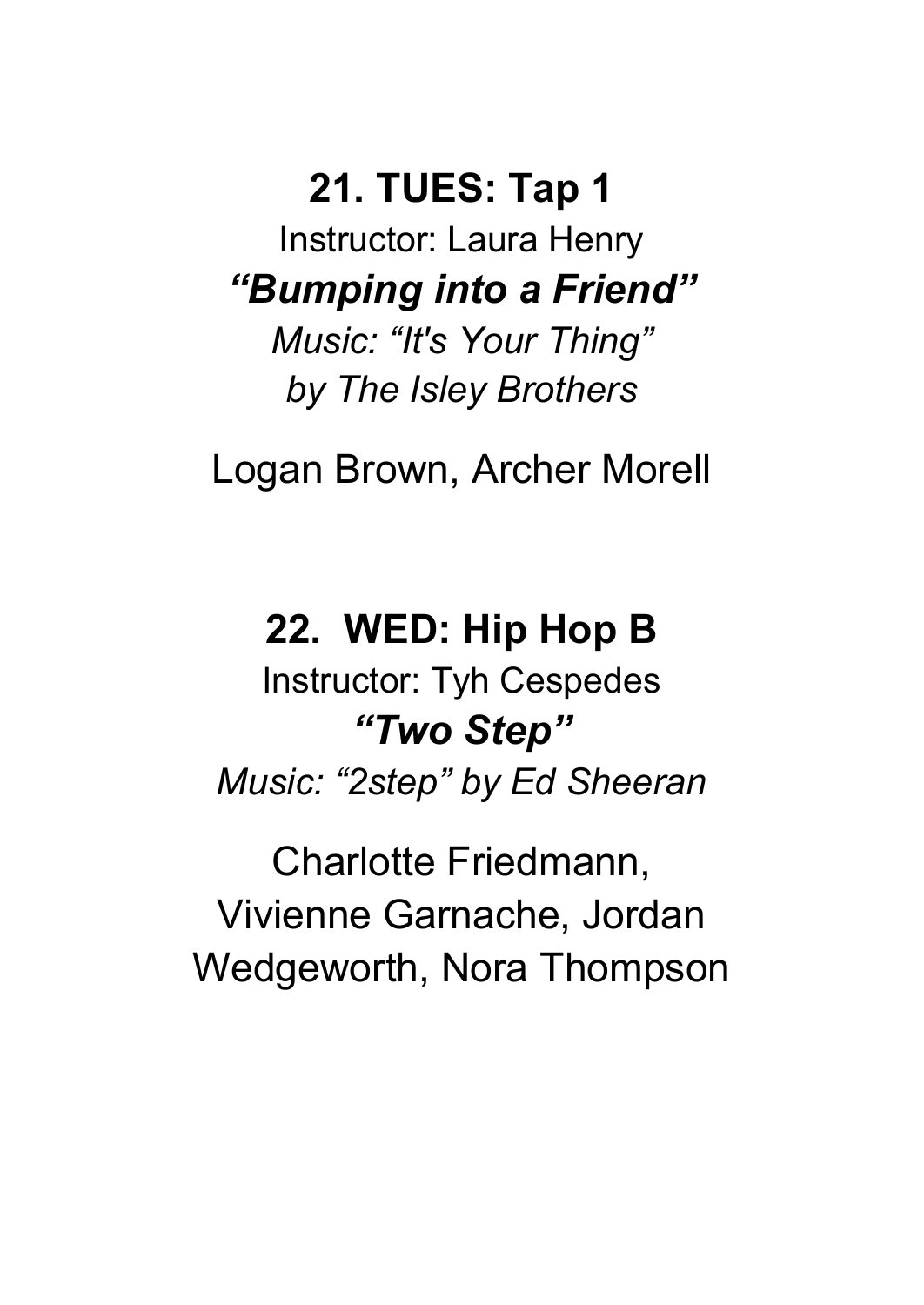#### **23. RELEVE Program**

*Excerpts from "Coppelia" , adapted by Erika Lambe Music by Leo Delibes*

#### **Mazurka**

S*oloists*: Anchalee Dever and Matthew Wilkins, Jasmine Turner and Kai Neal, with Luna Aguirre, Nicole Sillice, Boe Yee Chan, Tarajah Thomas

### **Friends**

Maxine Cavallaro, Zoe O'Grady, Greta Gorman, Zoe Washington, Amelia Brown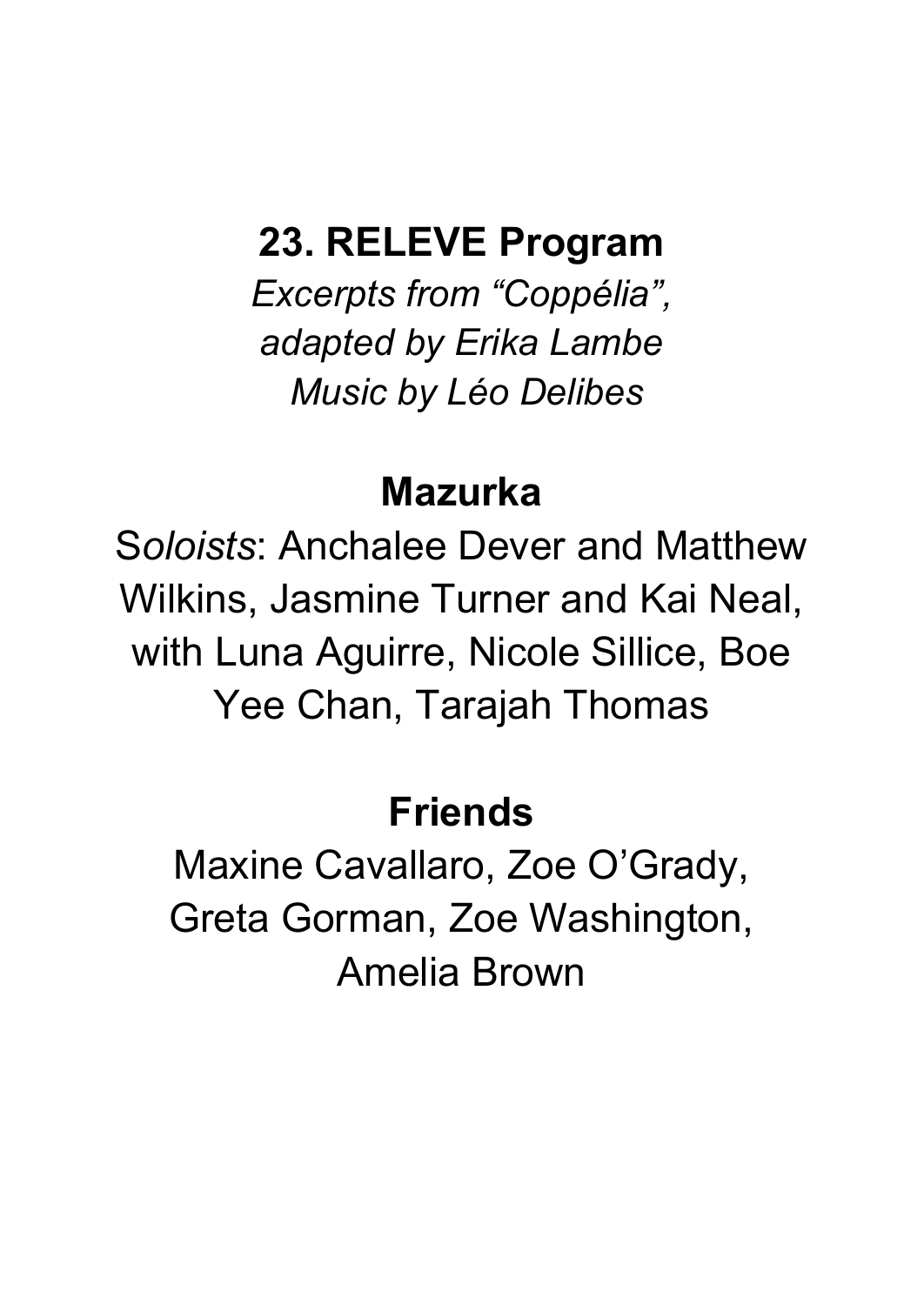## **24. WED Hip Hop A** Instructor: Tyh Cespedes *"Come Over Here"*

*Music: "Ven pa ka" by Homeboyz*

Giacomo Barron, Juan Mateo Bernal, Logan Brown, Leo Charest, Alice Child, Daniela Child, Dahlia Gal-Or, Eliza Hinds, Logan Juralewicz, Caspian Teruzzi

#### **25. WED: Irish Step**

Instructor: Melissa Gold *"Irish Pirates in Boston (Yo-Ho-Ho)" Music: "I'm Shipping Up to Boston" by Boston Pops Orchestra*

Héloïse McNulty, Joshua Rand, Noah Rand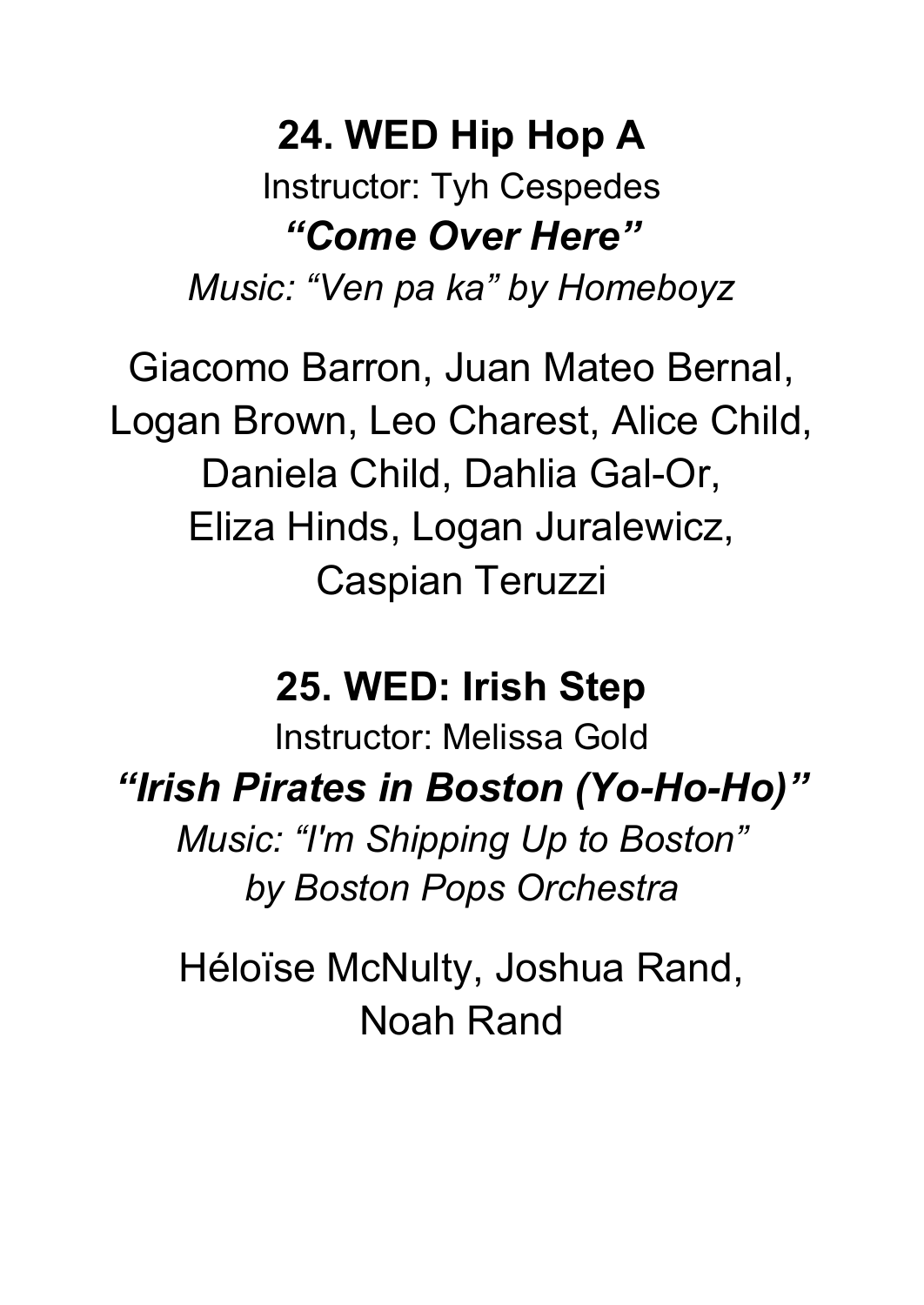# **26. Intermediate 1 - Advanced Ballet Classes** *The Kingdom of the Shades from "La Bayadère"*

*Music: from "La Bayadère" by Ludwig Minkus* Choreography by Marius Petipa; Staging: Erika Lambe, Elizabeth Mochizuki, and Amanda Walker

*Beginning Ballet 3 "REACH"*:

Anchalee Banyen, Zoe Washington, Jasmine Turner *Intermediate 1 Ballet*: Zoe Arnold O'Grady, Amelia Brown, Maxine Cavallaro, Greta Gorman *Intermediate 2 Ballet*: Zoe Dakin, Maggie Drubin, Ana Lucia Heebner, Avani Shah *Intermediate 3/Advanced Ballet*: Mae Anthony, Echo Kirke-Sofer, Stella

Kotter, Ella Moye-Gibbons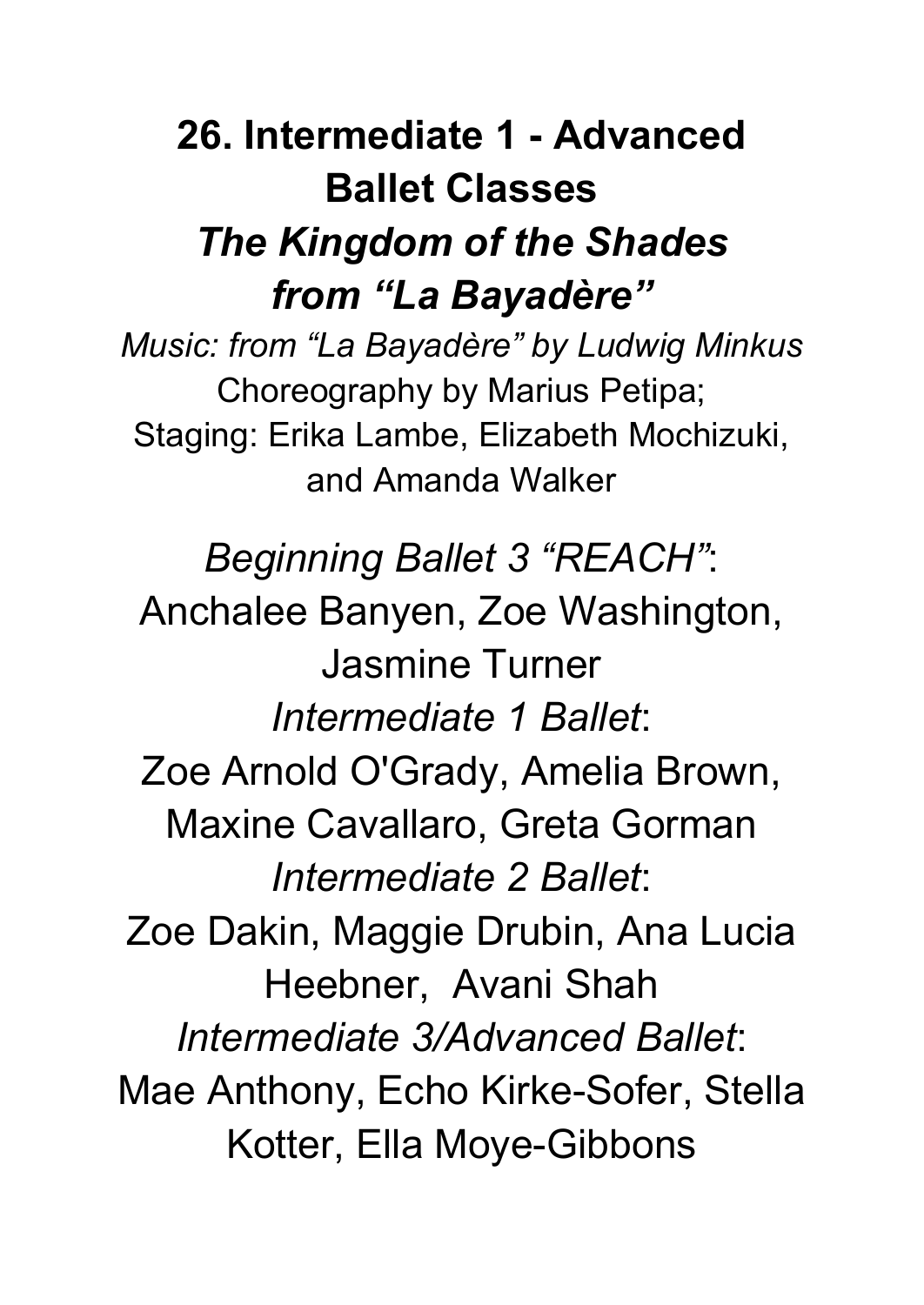#### **27. SAT: Recreational Ballet & Jazz**

Instructor: Amane Takaishi *"A Dazzling Afternoon"*

*Music: "Better When I'm Dancin'" by Meghan Trainor*

Amariz Brocke, Yasmine Diaz, Yanielis Gonzalez

#### **28. MON: Tap 3**

Instructor: Laura Henry *"Bus Stop Dance Party"*

*Music: "1, 2 Step" by Ciara ft.Missy Elliot*

Maggie Drubin, Rebecca Lapham, Abigail Taugher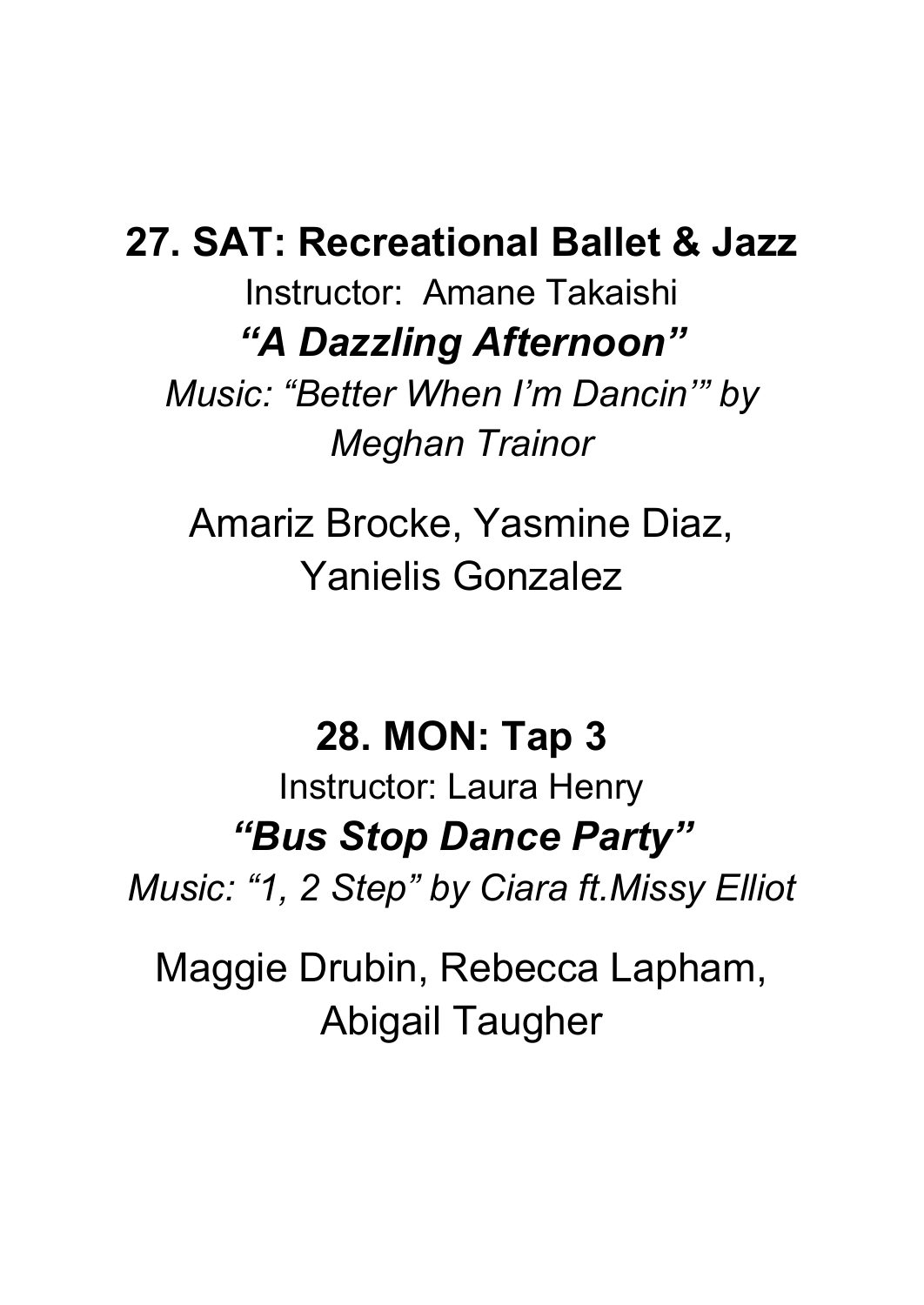### **29. MON: Modern 2**

Instructor: Alexis Panos *"Experience"*

*Music: "Experience" by Ludovico Einaudi*

Zoe Dakin, Ana Lucia Heebner, Avani Shah

#### **30. MON: Lyrical**

Instructor: Alexis Panos *"Ashes" Music: "Ashes" by Celine Dion*

Marley Brackett-Demerjian, Naimah Doczi, Tas Doczi, William Duckworth, Yanielis Gonzalez, Francesca Quiñones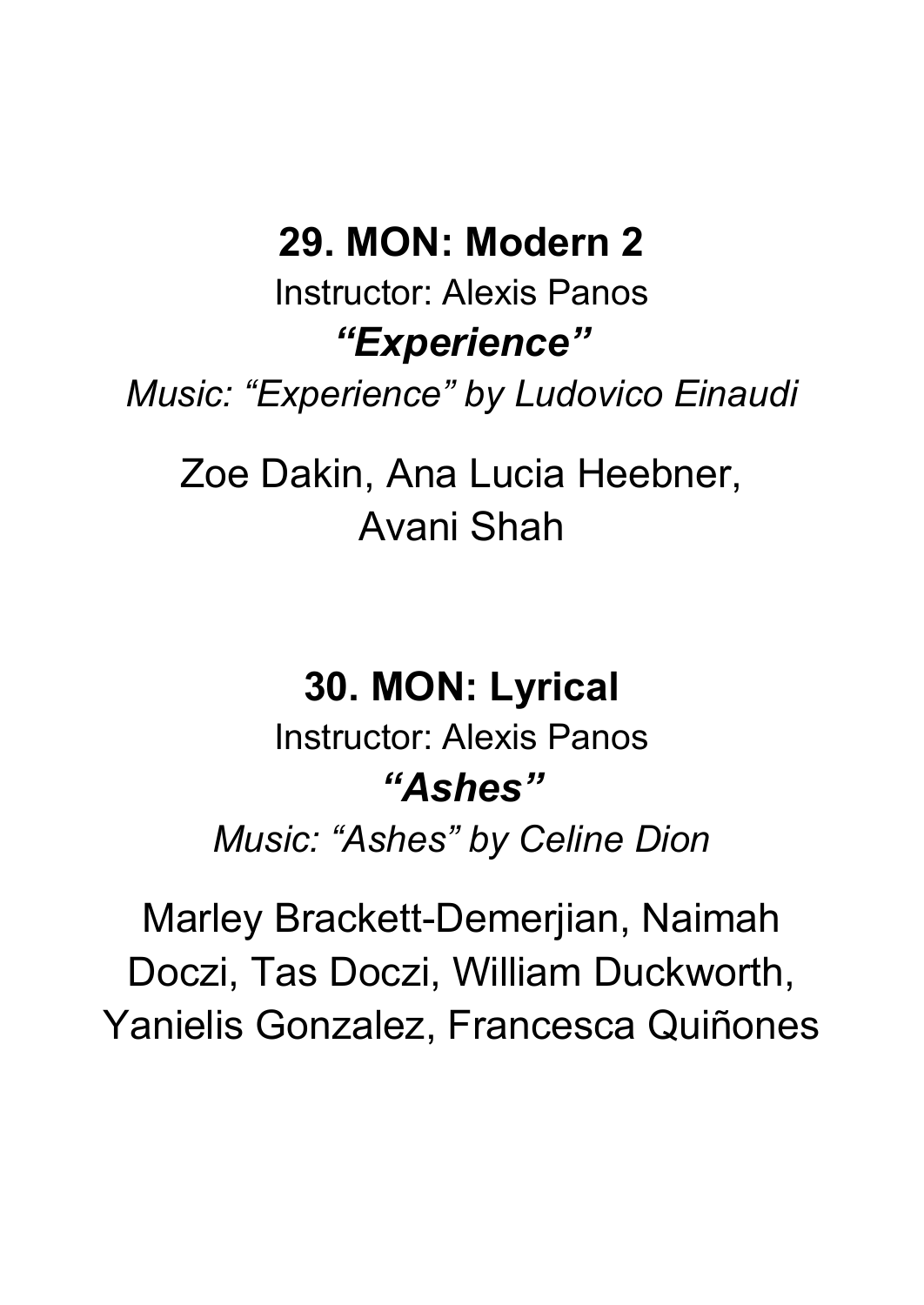#### **31. MON: Modern 1&2** Instructor: Alexis Panos

*"Arrival of the Birds"*

*Music by The Cinematic Orchestra, and The London Metropolitan Orchestra*

Amelia Brown, Maxine Cavallaro, Zoe Dakin, Ana Lucia Heebner, Kai Neal, Avani Shah, Zoe Washington

## **32. FRI: Mexican Folklorico**

Instructor: Raquel Jacobsen Peregrino *"Las Alazanas" - Traditional music*

Juliette Gonzalez, Eva Hwa, Zoey Hwa, Kaia Minn